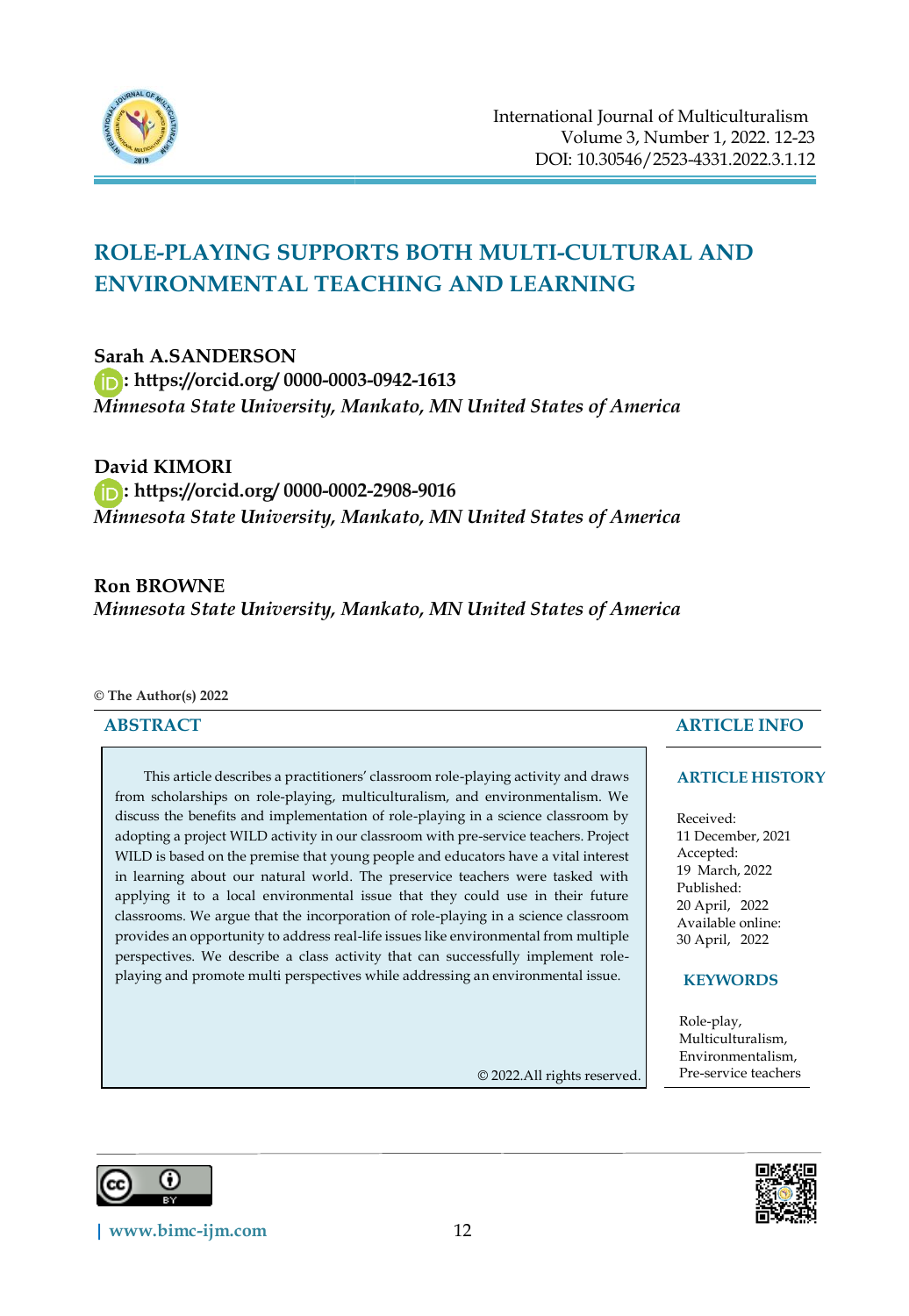#### **Introduction and Background**

The Minnesota Professional Educator and Licensing Board (PELSB) revised the standards and included the standard: bring multiple perspectives to the discussion of the subject matter, including attention to a student's personal, family, and community experiences and cultural norms (2016). Given the new teaching standard for our teacher preparation program, Science Methods candidates are expected to bring multiple perspectives to the discussion of the subject matter, including attention to a student's personal, family, and community experiences and cultural norms. To achieve this standard, teacher candidates will explore scientific, Indigenous, and local knowledge and skills. Teacher candidates will participate in simulated community role-playing on multiple perspectives on issues of natural resources.

After considering the standard, our learning segment activity entailed those students participating in a simulated community role-playing on multiple perspectives on issues of natural resources. For this paper, we define role-playing as a type of active and participatory learning activity that creates interaction between students and a simulated scenario (Kilgour et al., 2005) Role-playing is a stimulating and engaging strategy to motivate learners to dive deeper into an issue or topic. Aubusson et al. (1997) found that role-playing in science classrooms developed deeper student understanding, improved student motivation, and facilitated learning across a range of ability levels. Unfortunately, there persists an erroneous belief that academic content standards cannot be met through play-based activities, which has caused playful methods of learning to virtually disappear from school classrooms (Bergen 2009). In this paper, we discuss the integration of role-playing in a science methods course taught to elementary pre-service teachers (PSTs) and its benefits in addressing multicultural and environmental issues in science.

#### **Role-Playing and multiculturalism literature review**

Role-playing is a tool that can be used both for teaching with a multi-cultural lens and environmental. According to Munin and Efron (2017):

"Role-playing, in which students are assigned a role and act out a given scenario, is a useful example of an experiential technique for teaching and learning. Its use has been documented and studied in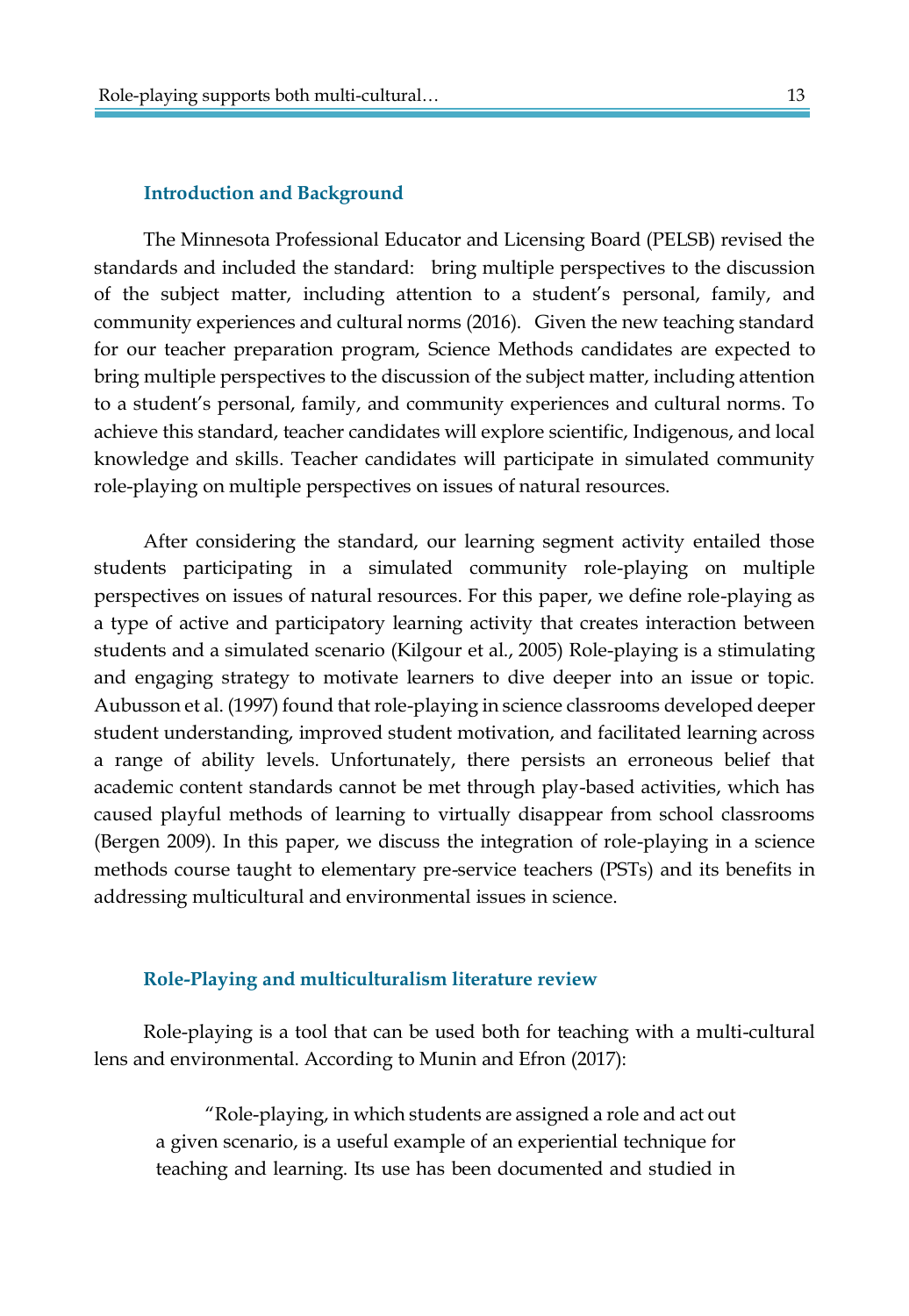the literature for more than half a century. Such pedagogic research exposes the shortcomings as well as the advantages of role-playing as a method for learning theoretical subject matters. Although many of these studies show negligible significance in the acquisition of knowledge through the use of role-playing (compared with lecture and case-study approaches), other benefits of role-playing were clearly recognized. Most studies concluded that role-playing significantly enhanced students' interest in the material being learned; in the retention of this material in more detail and for a longer time; and in instilling a positive attitude and defusing anxiety about the subject matter. Role-playing not only brings theory to life and offers students the chance to put theory into practice; it does so in an enjoyable and accommodating manner." (p. 313).

Furthermore, the use of role-plays also has the potential to facilitate a more comprehensive learning experience for teacher education students compared to the more traditional cognitive focused approach (Kilgour et al., 2005)

According to Sherran (2015), role-playing can cultivate multi-perspectives. Through role-playing, students strive to understand the experiences of others, even if they do not agree with them. Role-playing allows students to imagine the narrative, change a text into real-life, and create alternate scenarios. It gives them the ability to see the potential impact of their choices. Further, Sherrin (2015) states role-playing helps students to make sense of ideas like power, identity, and choice and acknowledge their humanity. Additionally, Neuendorf and O'Connell (2011) describe the value of role-plays in teacher education: "Pedagogically sound scenario-based role-plays are activities with a specific learning outcome designed to create a real learning experience for participants" (p. 2182).

#### **Role-playing and environmentalism literature review**

Not only does role-playing provide an opportunity for our students to view the world from a different point of view, but it also allows them to view an issue from a different viewpoint. In our case, we asked the students to research an environmental issue from an assigned viewpoint. Chen and Martin (2014) reported that environmental education focused on the acquisition of knowledge is limited in its effectiveness, due to its small role in promoting sustainable behavior. While focusing on the impact of social consciousness brings the environmental issue into concepts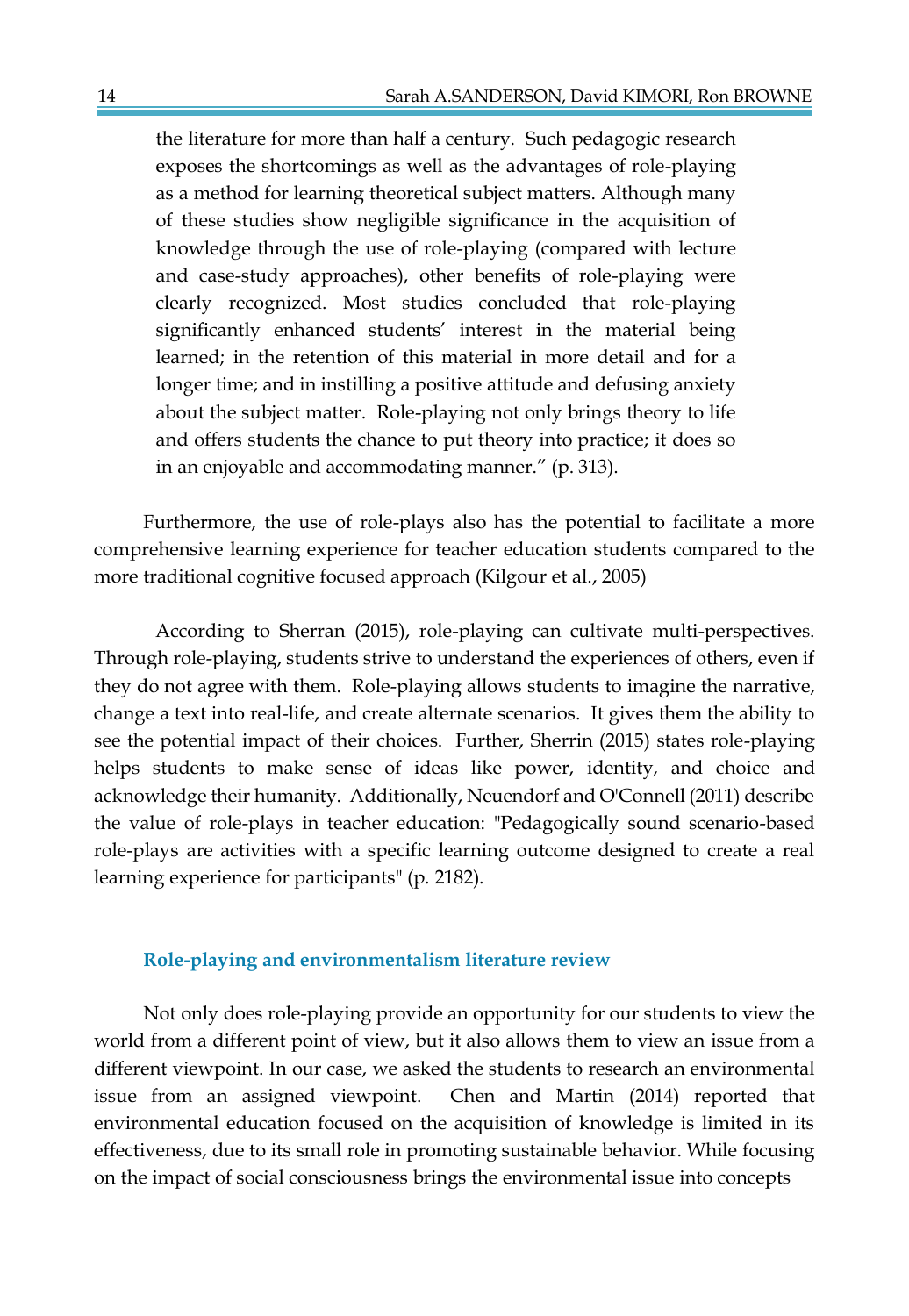that are more relevant. Chen and Martin (2004) state that methodologies should (1) focus on change and not just knowledge attainment, (2) reveal behaviors in a realworld context, (3) highlight internal and external influences on environmental behavior, and (4) include a problem-solving approach that demands a solution. Roleplay simulations address these criteria and can influence the perspective change necessary to promote sustainable behavior.

The activity shared here is an environmental role-playing lesson developed and refined from Project WILD (Association of Fish and Wildlife Agencies, 2022). The activity is directed at PSTs in a medium-sized university in the Midwest. Project WILD is an interdisciplinary conservation and environmental education program emphasizing wildlife. Designed for educators of kindergarten through twelfth grade, Project WILD capitalizes on the natural interest that children and adults have in wildlife by providing hands-on activities.

Project WILD is based on the premise that young people and educators have a vital interest in learning about our natural world. The program emphasizes wildlife because of its intrinsic and ecological values, as well as its importance as a basis for teaching how ecosystems function. In the face of competing needs and pressures affecting the quality and sustainability of life on earth, Project WILD addresses the need for human beings to develop as responsible citizens of our planet.

Project WILD's mission is to provide wildlife-based conservation and environmental education that fosters responsible actions toward wildlife and related natural resources. All curriculum materials are backed by sound educational practices and theory and represent the work of many professionals within the fields of education and natural resource management from across the country. Project WILD provides a template for us to adapt to this standard using a recent event.

#### **Proposed Project Wild integration**

#### *Set-up the Activity*

PSTs read a pre-class reading about the dilemma they would be exploring during class time. The dilemma we chose for them to explore was on the Pebble Mine project in Alaska, USA. The Pebble Dilemma was a real-world discussion around the opening of a Mine in Alaska. Approval for this mine project never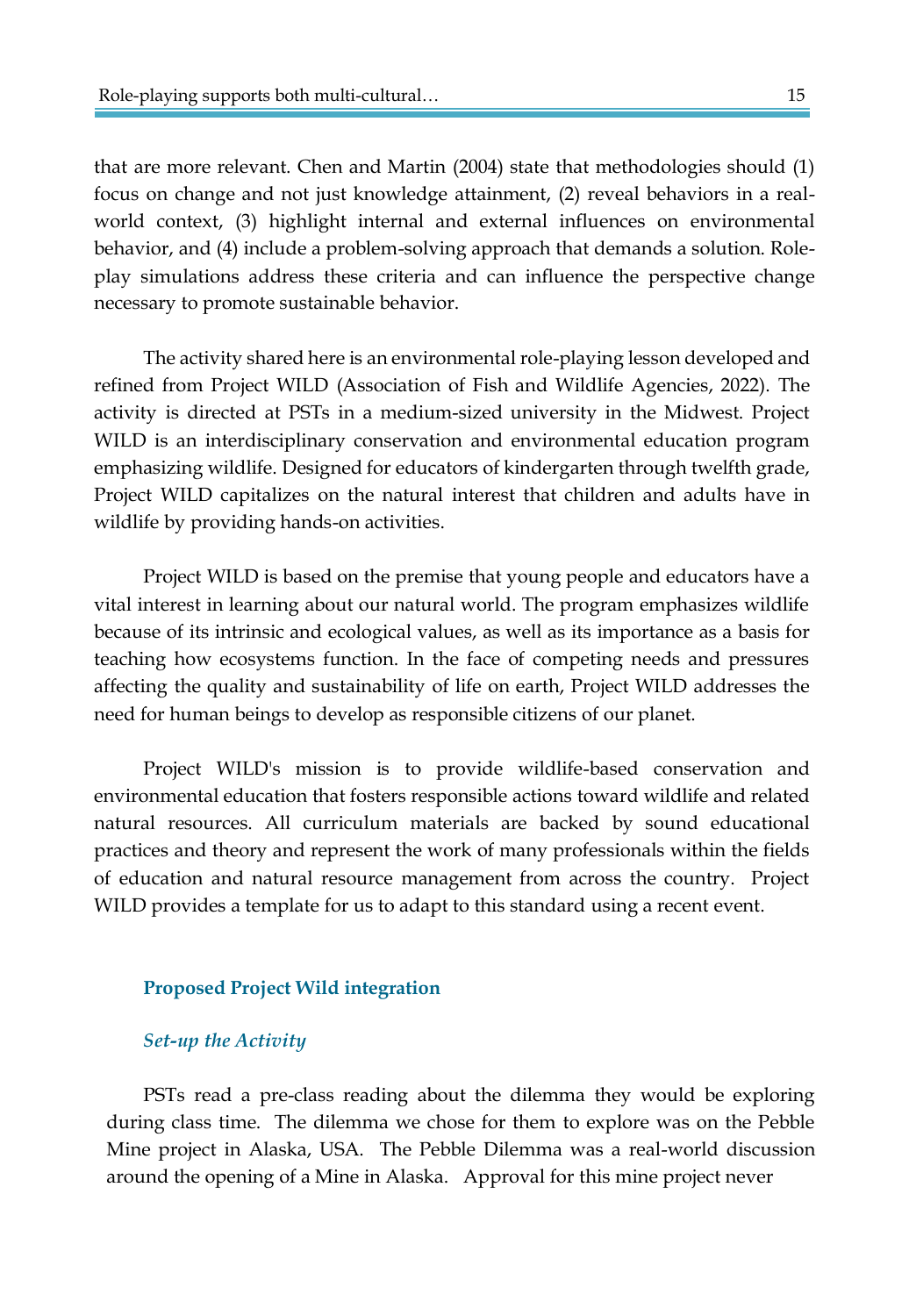occurred. However, it was a long-standing, hot-button issue in Alaska and outside. The PSTs were participating in the simulation of the debate that occurred around the Pebble Mine in rural, western Alaska. We gave the PSTs the purpose of the meeting which was to determine if there was enough support to revive the proposal. The PSTs were assigned different roles and given time to research their respective role and write down arguments for/against the Pebble mine from the viewpoint of their assigned role and they were to bring to the council a minute presentation. Then, the PSTs presented their perspective on the mine development in a fictional Environmental Protection Agency meeting where a vote was taken at the conclusion of the meeting to recommend proceeding/not proceeding with the mine project.

# *Perspectives assigned to PSTs for role play*

After setting up the activity the PSTs will be assigned various roles that will play as experts during this activity. Table 1 summarizes each of these roles.

| <b>Assigned Perspective</b>         | Role                                                                                                                                                                                                                                                                                                                                                                    |
|-------------------------------------|-------------------------------------------------------------------------------------------------------------------------------------------------------------------------------------------------------------------------------------------------------------------------------------------------------------------------------------------------------------------------|
| <b>Community Manager (budgets)</b>  | The community manager will act as a<br>liaison between the Mine developer<br>and the community. They will act as<br>the voice and moderator of the<br>developer through community<br>support, distributing important content<br>and any digital media or social media<br>presence to build trust in the developer<br>through a presence in the community<br>and online. |
| Mine operator                       | Part of the crew at the mining site who<br>operates machinery to drill<br>and<br>excavate.                                                                                                                                                                                                                                                                              |
| Corporate offices outside of Alaska | Mine Developer - Northern Dynasty<br>Minerals is a Canada-based mineral<br>exploration company. This company<br>was focused on the exploration and<br>advancement of the Pebble Mine<br>project in terms of how feasible it was,<br>permits and development. Proposed                                                                                                   |

 **Table 1:** Perspective Roles assigned to students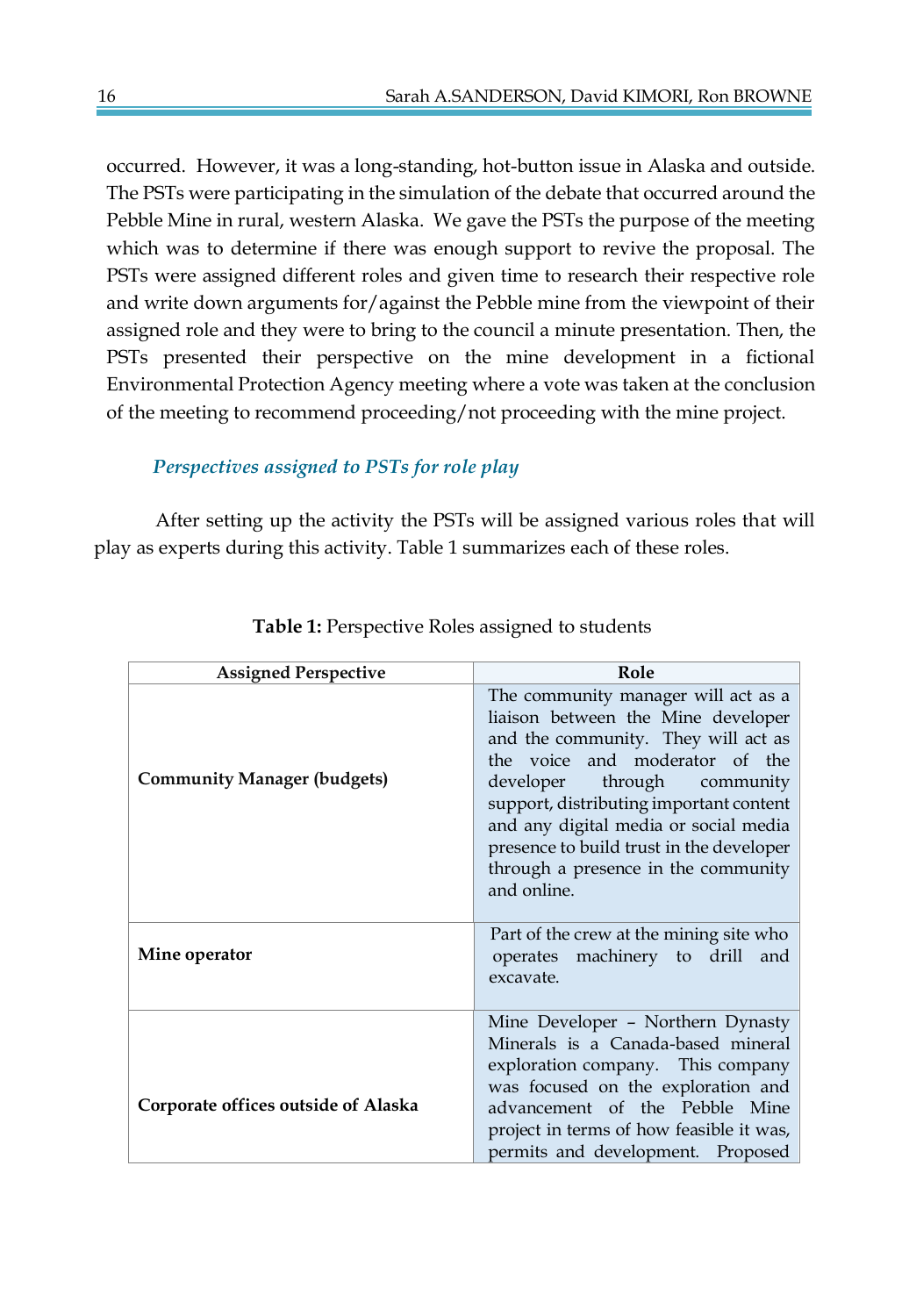|                                                                             | profit-sharing plan for the residents<br>from the Bristol Bay region.                                                                                                                                                                  |
|-----------------------------------------------------------------------------|----------------------------------------------------------------------------------------------------------------------------------------------------------------------------------------------------------------------------------------|
| <b>Effected Native Corporation officers</b>                                 | Alaska is divided into different<br>corporations. Each corporation is<br>given the right to develop resources in<br>its area.                                                                                                          |
| State legislator                                                            | Called on the governor to stop the<br>development of the proposed copper<br>mine.                                                                                                                                                      |
| Sierra Club                                                                 | Defends natural resources and wild<br>places. The nation's largest and most<br>effective<br>environmental<br>grassroots<br>movement.                                                                                                   |
| <b>Fishing industry (Salmon)</b>                                            | Wild salmon fishing in Bristol Bay, near<br>the proposed Pebble Mine construction<br>site.                                                                                                                                             |
| Elders from a nearby village                                                | Indigenous Leaders. The mine would<br>impede on the traditional way of life for<br>many of the Indigenous people in the<br>area                                                                                                        |
| Transportation and construction of<br>housing for mine workers (build port) | Building a mine would also increase the<br>building of infrastructure surrounding<br>the mine. This would lead to greater<br>accessibility into the region and the<br>price of goods would decrease for the<br>local villages/ people. |
| Moose and Salmon population                                                 | From the perspective of the animals.<br>They will give their perspective and be<br>part of the debate but not participate in<br>the vote.                                                                                              |
| Local towns people                                                          | Local area feelings about the mine. In<br>2006 one poll reported 28% of Alaskans<br>in favor of and 53% opposed to Pebble<br>and another reported 45% of Alaskans<br>in favor and 31% in opposition.                                   |
| <b>Local business owners</b>                                                | Create significant revenue and create<br>well-paying jobs                                                                                                                                                                              |
| <b>Manager of local EPA office</b>                                          | Will chair the debate                                                                                                                                                                                                                  |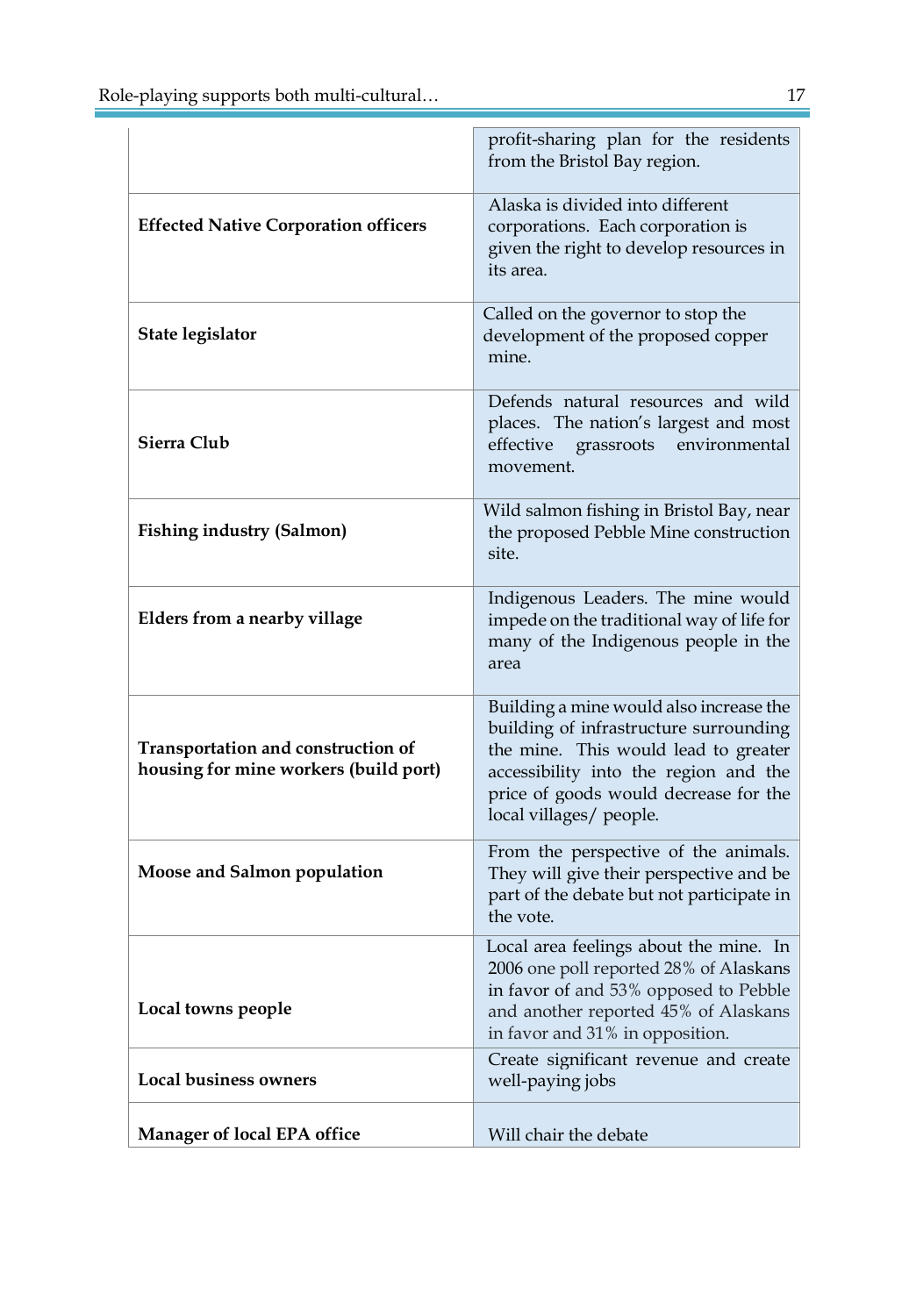#### **Simulated Environmental Protection Agency meeting**

After PSTs are given time to research their assigned viewpoint, the role-play can begin. In this role-play, they engage in a debate presenting their perspectives. Each participant gets one minute to present their perspective. After all, perspectives have been presented, each participant has one minute to refute any other perspectives or arguments brought against their perspective. Then, after the exercise, all the participants vote for the approval or rejection of the Pebble Mine. In order to further have the students explore other points of view, the participants switch with another participants' viewpoint.

From their new point of view, the participants will then be asked to present their new perspective at another Environmental Protection Agency meeting. After this second debate, a vote will also be taken to approve or reject the Pebble Mine Project.

#### **Proposed Assignment for Pre-service Teachers to a Local Issue**

Once the PSTs have participated in both debates, they will work in small groups to design a role-play simulation involving local, environmental dilemmas from their communities. This simulation should be designed to be implemented in kindergarten to sixth-grade classrooms.

Without knowing exactly where each of the PSTs will teach after graduation, we will assign them the task to develop a role-play for their students using an environmental issue from Minnesota, USA. Some of the potential environmental issues found in the state of Minnesota:

- *•Mining in Boundary Waters Canoe Area*
- *•Logging in Boundary Waters Canoe Area*
- *•Mining in Iron range in Northern Minnesota*
- *•Fishing limits on Mille Lacs Lake - different for Native people vs. Non-native people*
- *• "Green" energy – Windmill or solar farms*
- *•How are local lakes affected by farming – how does farming affect the watershed?*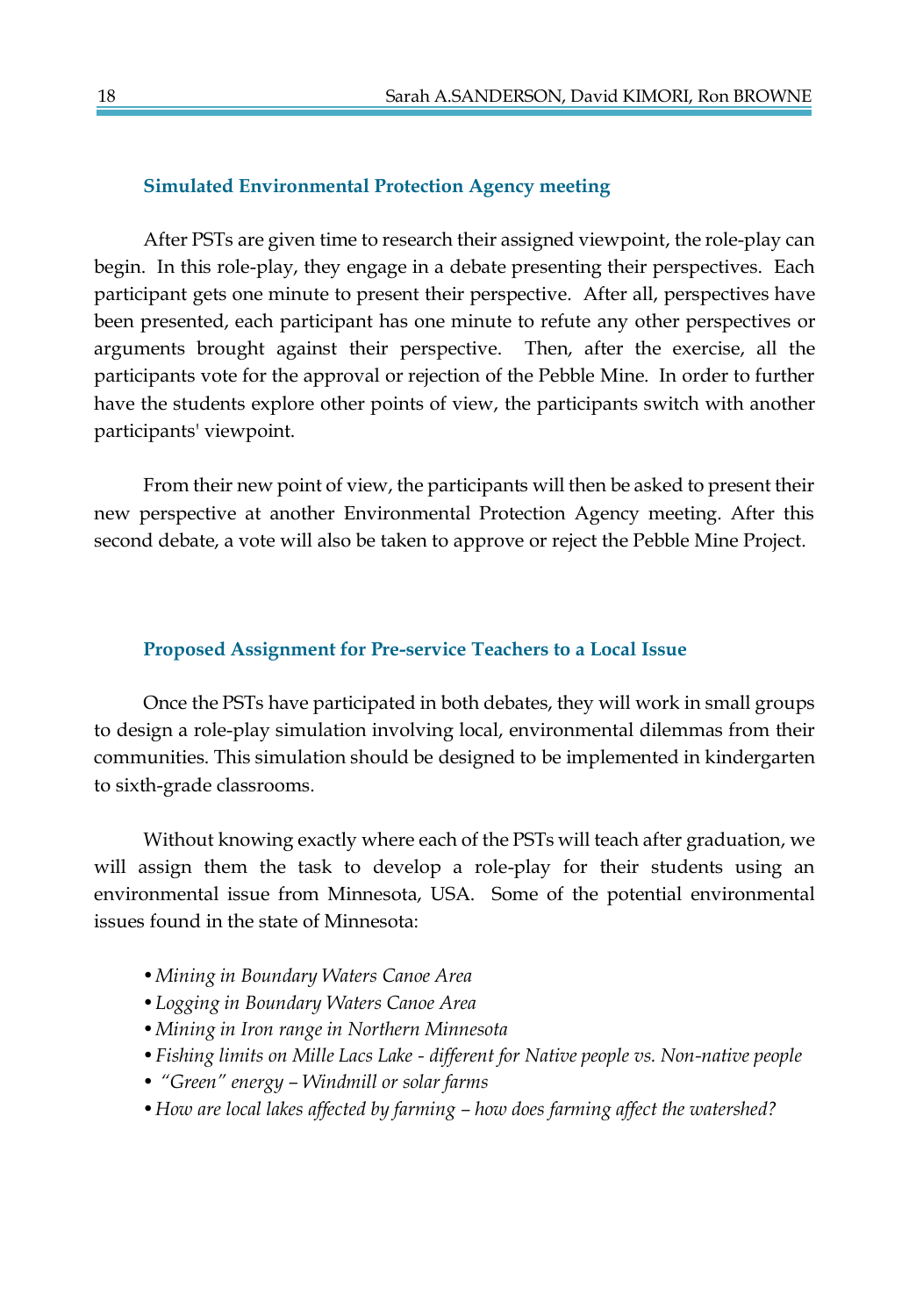The PSTs will work in groups and design a simulation based in Minnesota. They should find, research, and discuss a simulation like the Pebble Mine dilemma. PSTs' research will include the following:

*•Describe the dilemma– what is the dilemma that is being discussed?* 

*•Describe the importance of the dilemma and what would be some of the arguments surrounding both sides of the dilemma* 

*•The multiple perspectives surrounding the dilemma– brainstorm and research a group of people that would be involved in this particular environmental topic (at least 10)*

*•Find a minimum of 5 websites that you could give your students to begin researching the topic.*

The assignment will involve detailed procedures on how to conduct the debate in a kindergarten to sixth-grade class. The PSTs use the rubric provided (Table 2.) to guide them.

|                                                    | $5-4$                                                                                                                                                            | $3-2$                                                                                                                                                                             | $1-0$                                                                                                                                                           |
|----------------------------------------------------|------------------------------------------------------------------------------------------------------------------------------------------------------------------|-----------------------------------------------------------------------------------------------------------------------------------------------------------------------------------|-----------------------------------------------------------------------------------------------------------------------------------------------------------------|
| Notecard-<br>quality of<br>research                | Notecard is written<br>neatly and legibly so<br>another person would<br>be able to read and<br>decipher the argument.                                            | The notecard is neat<br>and legible, but<br>arguments are hard to<br>decipher. Sentences are<br>not written in a way<br>that another could read<br>and understand the<br>argument | Notecard is<br>hard to follow<br>and/or not<br>written neatly<br>enough for<br>another person<br>to read                                                        |
|                                                    | 3 or more reasons or<br>arguments are given in<br>support of the stance<br>you are making.<br>Reasons are all backed<br>up with evidence<br>found from research. | $2 - 3$ reasons or<br>arguments are given in<br>support of the stance<br>you are making. 1-2 of<br>the reasons backed up<br>with evidence found<br>from research.                 | Reasons or<br>arguments are<br>given in support<br>of the stance<br>you are making<br>but they are not<br>well-thought<br>out or backed<br>up with<br>evidence. |
| Debate -<br>presentation<br>of the<br>argument and | Clearly presented<br>reasons/arguments to<br>support your stance.<br>Used full minute to                                                                         | Presented<br>reasons/arguments to<br>support your stance.<br>Presentation was short                                                                                               | Presented<br>reasons/argume<br>nts to support<br>your stance.                                                                                                   |

## **Table 2:** Rubric for simulated student assignment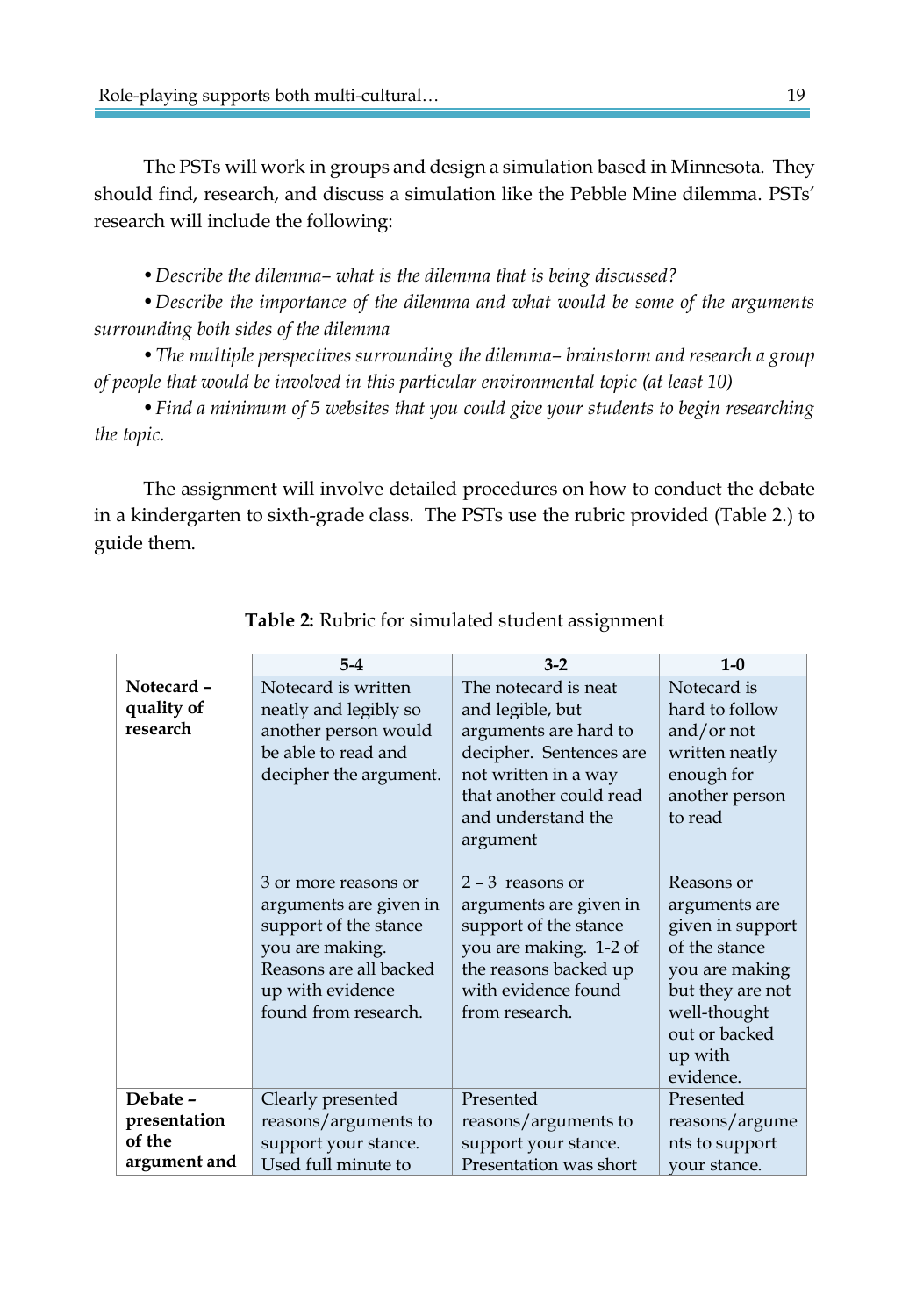| supporting<br>facts                                                                                                               | present and<br>participated fully in<br>the rebuttal.<br>Reasons were all<br>backed up with<br>evidence found from<br>research.                                                                                                                                              | and/or did not<br>participated fully in the<br>rebuttal.<br>Most of the reasons<br>were all backed up with<br>evidence found from<br>research. 1 or 2 of the<br>reasons lacked<br>evidence.                                                                                                                                                       | Presentation<br>was short and<br>did not<br>participated<br>fully in the<br>rebuttal.<br>Reasons/argum<br>ents lacked<br>evidence to                                                                                                                                                                          |
|-----------------------------------------------------------------------------------------------------------------------------------|------------------------------------------------------------------------------------------------------------------------------------------------------------------------------------------------------------------------------------------------------------------------------|---------------------------------------------------------------------------------------------------------------------------------------------------------------------------------------------------------------------------------------------------------------------------------------------------------------------------------------------------|---------------------------------------------------------------------------------------------------------------------------------------------------------------------------------------------------------------------------------------------------------------------------------------------------------------|
| Writing a<br>Dilemma for<br>Elementary<br>students from<br><b>MN</b>                                                              | Dilemma presented is<br>a relevant and timely<br>issue in MN.<br>All pertinent details<br>included in rationale<br>for what the dilemma<br>is and why this is a<br>dilemma/debate.<br>Written for 5 <sup>th</sup> grade<br>students or below.                                | Dilemma presented<br>somewhat relevant or<br>timely issue in MN.<br>Some pertinent details<br>included in rationale for<br>what the dilemma is<br>and why this is a<br>dilemma/debate are<br>missing.<br>Written for 5 <sup>th</sup> grade<br>students or below<br>mainly, some parts<br>would be hard for an<br>elementary student to<br>follow. | support.<br>Dilemma<br>presented not a<br>relevant or<br>timely issue in<br>MN.<br>Pertinent details<br>included in<br>rationale for<br>what the<br>dilemma is and<br>why this is a<br>dilemma/debat<br>e are missing<br>and/or unclear.<br>Not written for<br>5 <sup>th</sup> grade<br>students or<br>below. |
| Procedure -<br>give a<br>procedure on<br>how you<br>would<br>conduct the<br>meeting/debat<br>e in your<br>elementary<br>classroom | Procedure on how you<br>would present this<br>dilemma is given.<br>Procedure on how you<br>would conduct the<br>debate is given clearly<br>and thoroughly. Steps<br>on how to run the<br>debate are given and<br>written in a way a<br>substitute could follow<br>if needed. | Procedure on how you<br>would present this<br>dilemma is given.<br>Procedure on how you<br>would conduct the<br>debate is given. Steps<br>on how to run the<br>debate are given and<br>written but some of the<br>steps are unclear and<br>would be hard to follow<br>if you were a substitute.                                                   | Procedure on<br>how you would<br>present this<br>dilemma is not<br>given or<br>unclear.<br>Procedure on<br>how you would<br>conduct the<br>debate is not<br>given or<br>unclear.                                                                                                                              |
| People<br>perspectives<br>for MN issue<br>- listing 10                                                                            | Ten or more different<br>points of view given.                                                                                                                                                                                                                               | Eight to nine points of<br>view are given.                                                                                                                                                                                                                                                                                                        | Seven or fewer<br>points of view<br>are given.                                                                                                                                                                                                                                                                |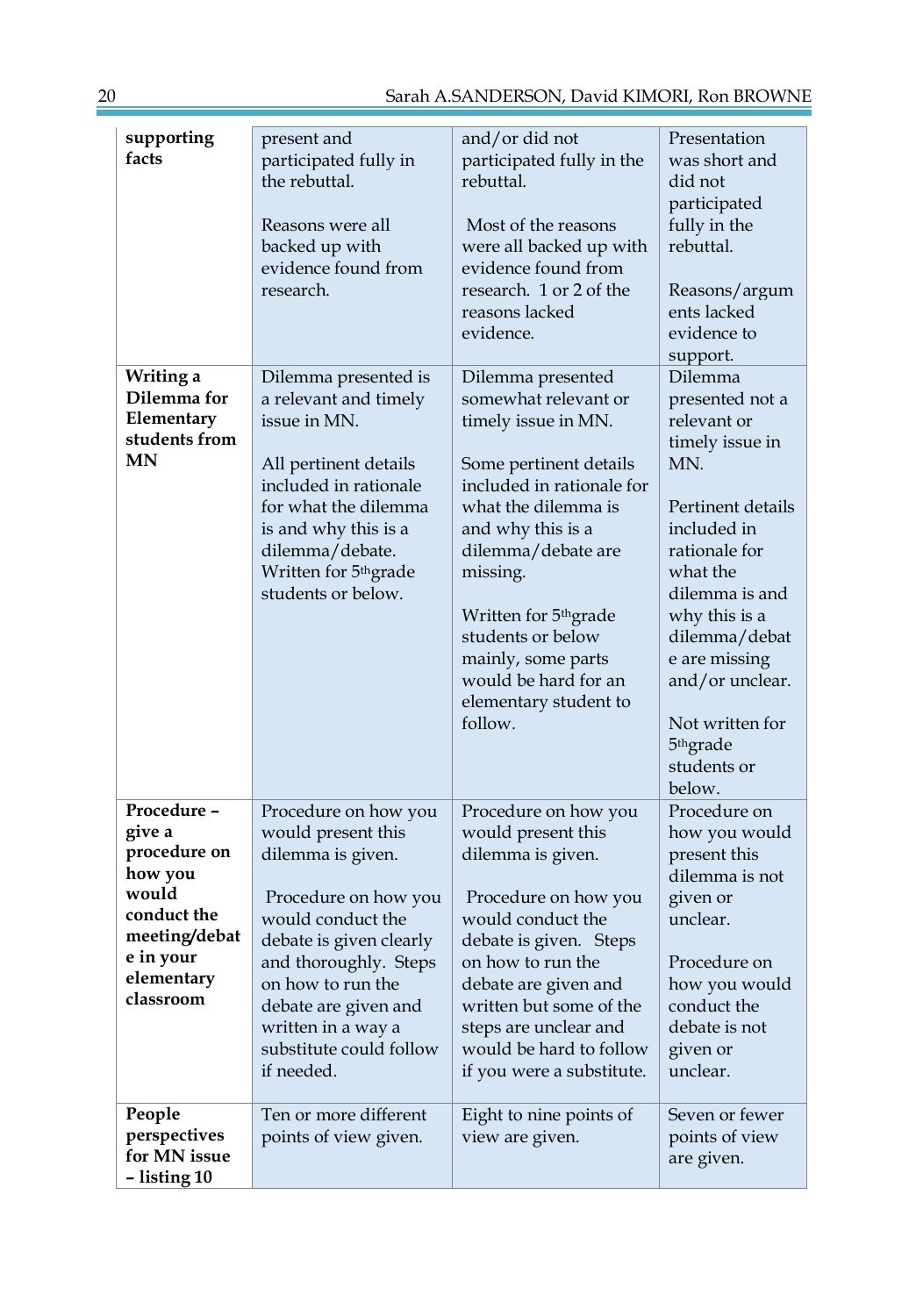Role-playing supports both multi-cultural… 21

| different<br>points of view<br>to be<br>researched<br>and<br>perspectives<br>given for | Short descriptions are<br>given and thorough<br>and accurate for each<br>point of view. | Short descriptions for<br>each point of view.<br>Some of the<br>descriptions are not<br>thorough and/or<br>accurate. | Some<br>descriptions are<br>missing and/or<br>inaccurate. |
|----------------------------------------------------------------------------------------|-----------------------------------------------------------------------------------------|----------------------------------------------------------------------------------------------------------------------|-----------------------------------------------------------|
| debate                                                                                 |                                                                                         |                                                                                                                      |                                                           |
|                                                                                        |                                                                                         |                                                                                                                      |                                                           |
| Resources -                                                                            | Five or more resources                                                                  | Three to four resources                                                                                              | Two or fewer                                              |
| coming up                                                                              | are given.                                                                              | are given.                                                                                                           | resources are                                             |
| with 5 or more                                                                         |                                                                                         |                                                                                                                      | given.                                                    |
| resources for                                                                          |                                                                                         |                                                                                                                      |                                                           |
| elementary                                                                             | Resources are                                                                           | Resources given are not                                                                                              | Resources are                                             |
| students to                                                                            | appropriate for                                                                         | all age appropriate for                                                                                              | not age                                                   |
| use for                                                                                | 5 <sup>th</sup> graders or younger.                                                     | 5 <sup>th</sup> grade or younger.                                                                                    | appropriate for                                           |
| research                                                                               |                                                                                         |                                                                                                                      | 5 <sup>th</sup> grade or                                  |
|                                                                                        |                                                                                         |                                                                                                                      | younger.                                                  |

## **Discussion**

States such as Minnesota are promoting multicultural perspectives into the standards for teacher preparation programs. This will give PSTs and higher education programs opportunities to incorporate real-world scenarios in their curriculums. This project discussed in this paper was prompted by the new standards. Incorporating Project Wild will not only promote the multi-cultural perspective but also give a "realworld" scenario to PSTs. By engaging the PSTs in dilemma and debate, they are able to learn to listen to divergent perspectives and engage with their peers on multiple perspectives surrounding an environmental issue. Sherran (2015) notes that roleplaying cultivates empathy as students try to understand the perspectives and experiences of others.

By asking PSTs to design a scenario based on a local dilemma, which equips with the skills of designing a scenario based on the community in which they work. This will benefit both the school, community, and other stakeholders in highlighting the local environmental issues and possible solutions. By engaging in a local dilemma discourse, the students are made aware of environmental issues in their local community and potential different perspectives that may exist. This provides an opportunity for students to see themselves as experts and problem-solvers while learning science content. While in this paper we discussed our proposed project and assignment incorporating multi-cultural and environmental issues in our class, in the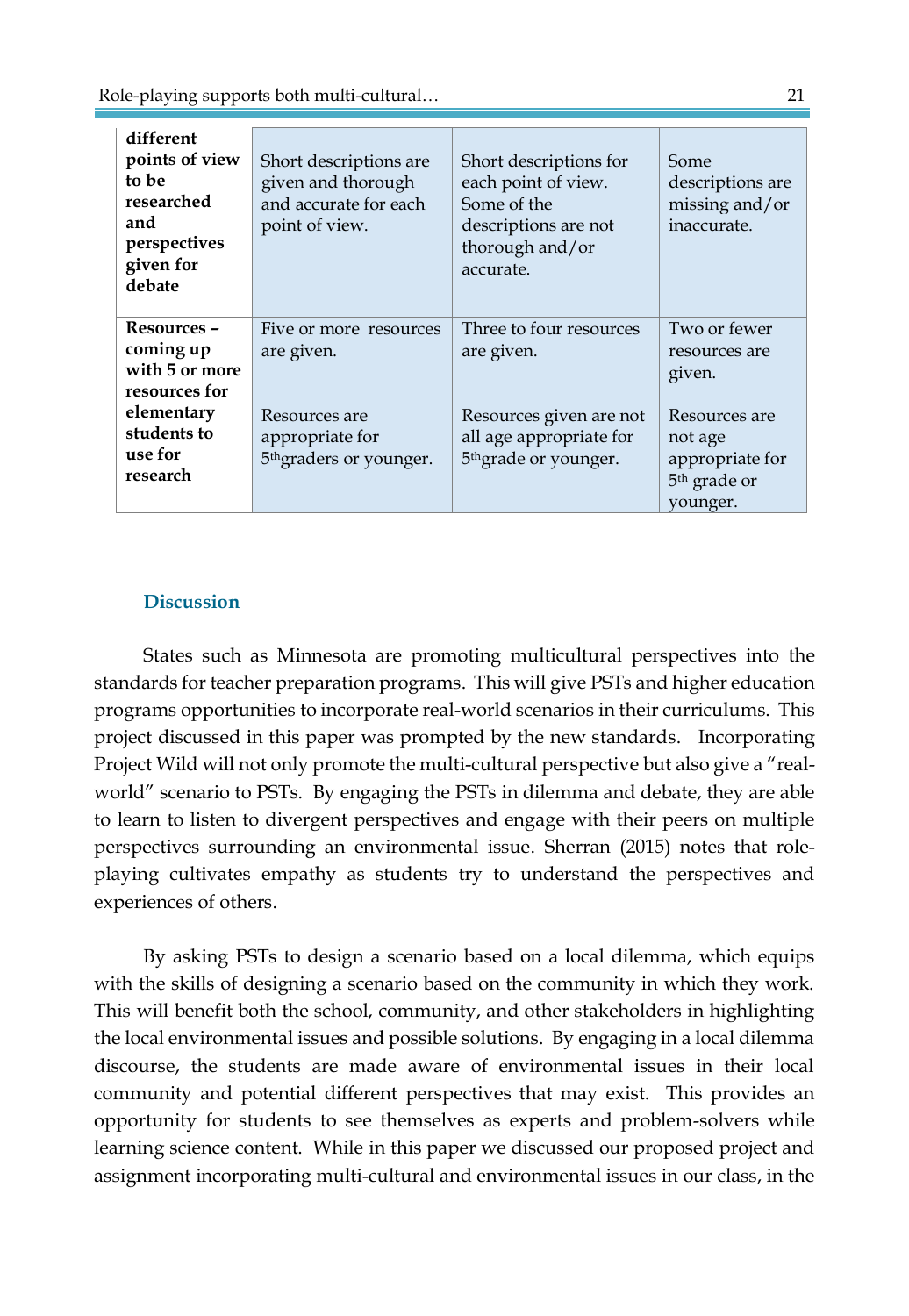future, we hope to carry out research on how PSTs' personal perspectives were influenced by participation in this project and role-play scenario.

## **Disclosure statement**

No potential conflict of interest was reported by the authors.

**Contact Information**

**E-mail:** sarah.sanderson@mnsu.edu